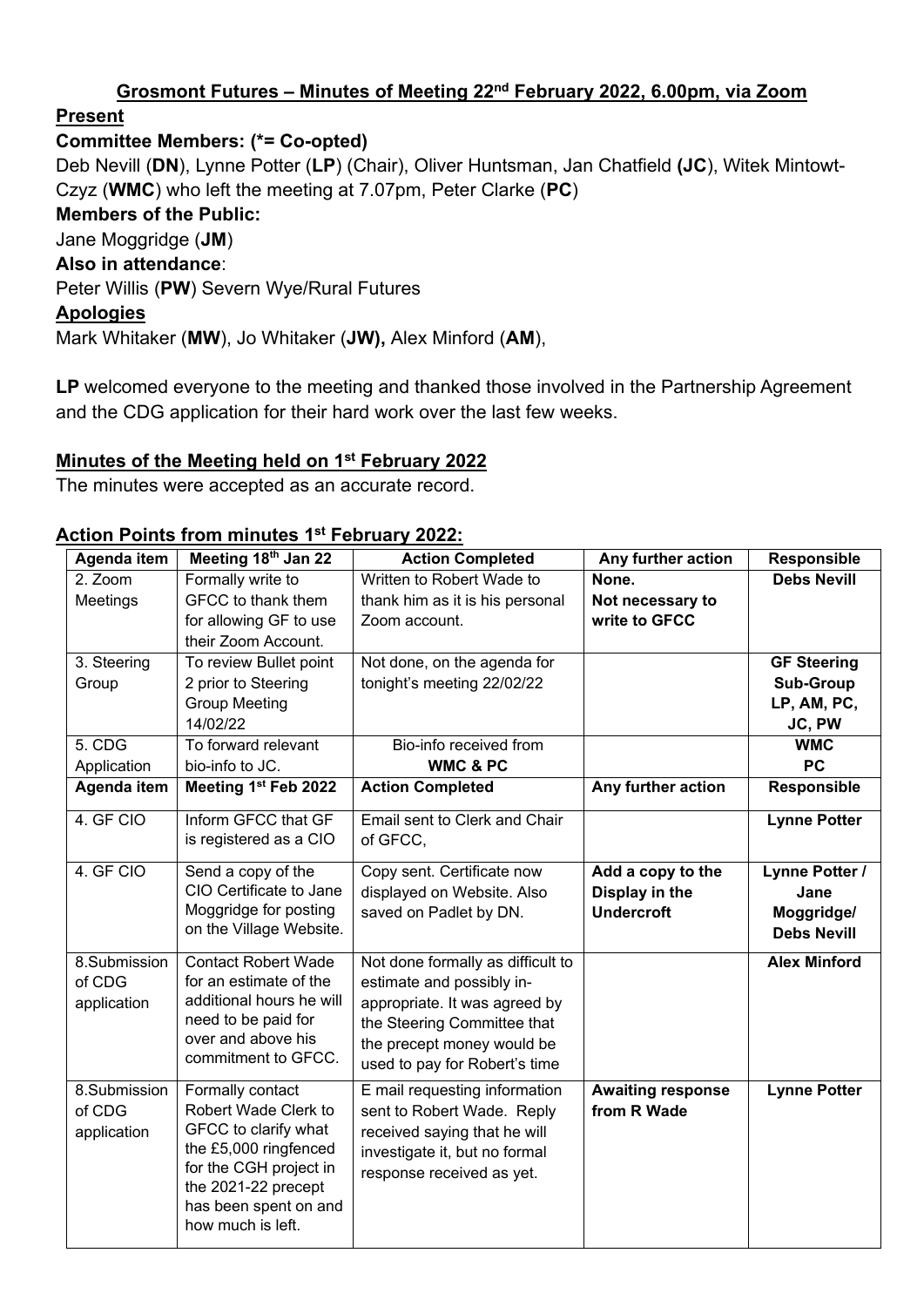| Agenda item                           | Meeting 1st Feb 2022                                                                               | <b>Action Completed</b>                                                                                                | Any further action                                              | <b>Responsible</b>                                            |
|---------------------------------------|----------------------------------------------------------------------------------------------------|------------------------------------------------------------------------------------------------------------------------|-----------------------------------------------------------------|---------------------------------------------------------------|
| 8.Submission<br>of CDG<br>application | Review and finalise<br>the application form to<br>include revised budget<br>estimates              | On Agenda for tonight's<br>meeting 22/02/22                                                                            |                                                                 | <b>CDG Sub-</b><br>group<br>DN, JC, MW &<br><b>PW</b>         |
| 8.Submission<br>of CDG<br>application | Clarify cost and scope<br>of repairs & what the<br>loan will cover                                 | Not done, on the agenda for<br>tonight's meeting 22/02/22 and<br>for discussion by full Steering<br>Committee 28/03/22 | For discussion by<br>full Steering<br><b>Committee 28/03/22</b> | <b>Steering</b><br><b>Committee</b><br>AM, LP, PC, JC<br>& PW |
| 8.Submission<br>of CDG<br>application | Submit final draft of<br>the Partnership<br>Agreement to GFCC<br>for ratification.                 | Approved by Steering<br>Committee members and<br>submitted to full GFCC for<br>review on 14/03/22                      | For review at full<br><b>GFCC meeting</b><br>14/03/22           | Partnership<br>Group<br>AM, PC, LP, JC<br>& PW                |
| 10. AOB                               | <b>Update GF Mailing List</b><br>on CIO status,<br>Partnership<br>Agreement and CDG<br>submission. | Email sent 19/02/22 saved in<br>communication folder in<br><b>Dropbox</b>                                              |                                                                 | <b>Lynne Potter</b><br>/Debs Nevill                           |

### **Matters arising not included on the agenda**

#### **None**

#### **Correspondence -**

Andrew Stumpf emailed an update on the Paths to Wellbeing project; this is saved in Drobox in the Paths to Wellbeing folder. Good progress has been made, but it is unfortunate that Kentchurch Estate do not feel able to support the project at this time.

**DN** has received details of a free Carbon Literacy course provided by Halls Together. This is via Zoom at 9.30-12.30 on 8th & 10th March. **WMC** expressed an interest in attending on behalf of GF. **Action: DN to forward details to WMC.**

### **Agenda**

#### **1. Finance**

**OH,** informed the group that there have been no payments since the last meeting and the current balance of the account remains £316.79.

It was noted that no statement has been received for a couple of months, probably as no transactions have been made. It would be useful to have a regular statement to demonstrate accountability.

### **Action: OH to contact Lloyds and request a monthly or quarterly statement.**

### 2. **Feedback from Steering Committee meeting 21/02/22**

The Steering Committee met on 21/02/22. Present were Councillors Paul Sheridan and Andrew Farr representing GFCC with **JC, LP, PC & AM** representing GF. The GFCC Clerk Robert Wade took the minutes. **AM** chaired the meeting, with the main topic for discussion being the Partnership Agreement. Cllr Farr had a couple of questions on the draft dated 18/02/22 regarding responsibility for approving plans/contracts and what would happen if there was conflict between the two groups. Robert Wade confirmed that GFCC would have ultimate responsibility and that although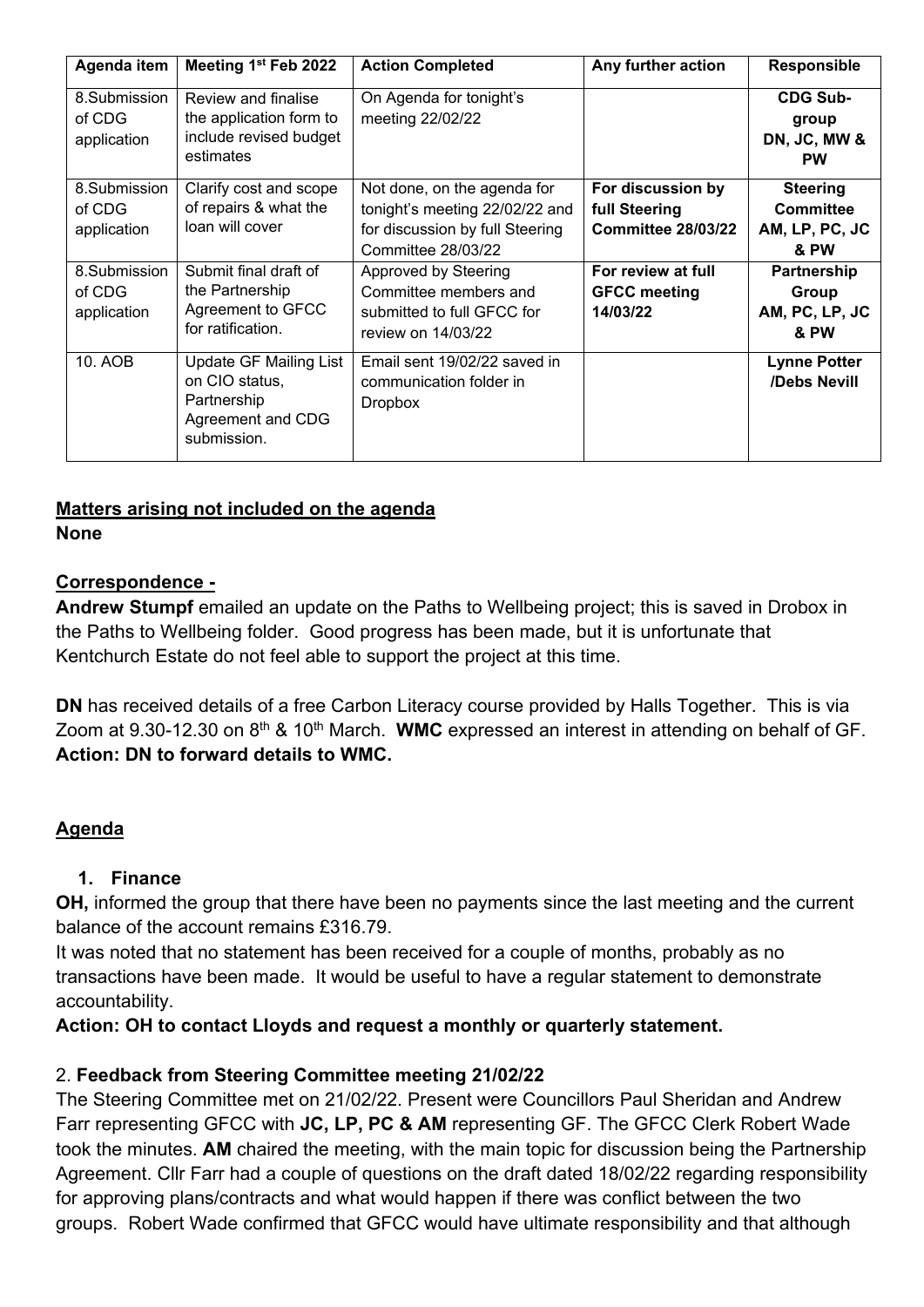there is a section on conflict resolution in the agreement it was anticipated that mutual trust and respect would be built up minimising any conflict. Cllr Farr was satisfied with the response and stated that he was happy with the draft agreement, Cllr Sheridan agreed, and Cllr McVann sent an email with his approval after the meeting. Cllr Stark is away and will be asked for any comments on his return.

**Action: AM to contact Cllr Stark and ask for any comments on the Partnership Agreement.**

# **3. Partnership Agreement**

The committee reviewed the draft Partnership Agreement dated 18/02/22.

**DN** had a query on the 2<sup>nd</sup> paragraph of Section F stating this isn't how it works in practice. The *administration of the monthly meetings of the SC will be the responsibility of GF, which will set up the meetings and provide minutes to GFCC & GF.* **WMC** explained that it would be important going forward for GF to retain control for setting the agenda and OH commented that as Chair **AM** is responsible for setting the agenda.

There being no further queries **LP** asked if those present were happy to adopt this draft and support it being sent to GFCC for review at the council meeting on 14<sup>th</sup> March. This was unanimously agreed by those present additionally **LP** noted that **MW & JW** had expressed their support for this document by email.

**PC** said that as the document has been formally adopted, he will place a PDF copy in the Governance folder in Dropbox.

**PC** noted that policies were now referenced as an appendix to the main agreement rather than extracts being included in the main body but reminded those present that more work is required, and a sub-group needs to be set up to work on policies. **DN** stated that we should have an environmental policy.

**PW** stated that whilst policies would probably not be required for the CDG application they would need to be in place by the time the application for the full grant is made.

**Actions: Steering Committee to forward Partnership Agreement to GFCC for review and JC & DN to set up a policy working group.**

# **4. Budget Costings**

LP noted that the Steering Committee have arranged a face-to-face meeting on 28<sup>th</sup> March to examine the budget and look for overlaps between repairs and the hub project.It is planned to invite other suitably experienced members of the team to this meeting and possibly ask a builder to give free advice. **LP** suggested looking at the list of people in the community who have offered skills previously to see if there is anyone suitable**.** 

**PW** said that ideally the Architect should be involved as it is difficult to ascertain what the current budget allocation will allow.

**LP** has already shared the repairs schedule with the Architect and updated her on the Bat Survey and Surveyors report. **LP** agreed to contact the Architect (Sarah Browne) and ask her for an estimate of how much the overlap would be and if any of the budget could be used creatively to cover the repairs.

On the question of what elements of the repairs are necessary for the successful setting up of the Hub, **WMC** said as a minimum it is absolutely necessary to make the building watertight, warm and draughtproof, as such, all the external works identified, and essential repairs identified over the next 5 years will be required at an estimate of circa £60,000.

**JC** suggested that the proposed GFCC Loan could be used for specific projects such as the lift and kitchen if GF could incorporate financing the repairs into the Hub project.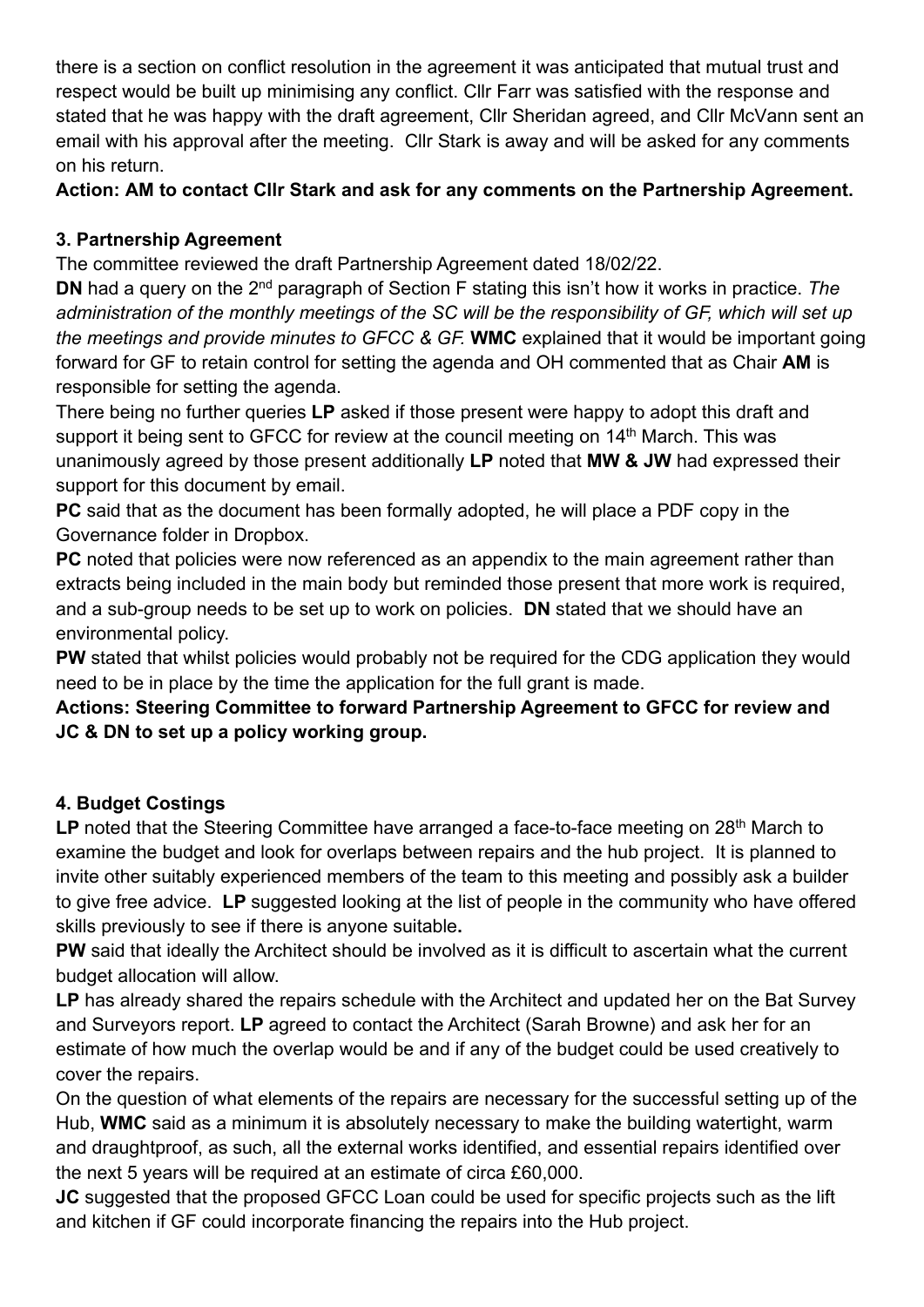**PW** reminded those present that it was possible that there was room for pragmatism and the Funder has already accepted that some repairs will be necessary as part of the Hub Project. Timing will be critical as the Funder will look at what will be covered by the loan and the grant, and the success of the grant application will be dependent on other monies being available to complete the project.

**PC** noted that the GFCC loan would have to be applied for and spent in the same financial year, so we would need a timeline for when decisions and applications should be made.

It was agreed to hold a GF sub-committee meeting to review the budget prior to the Steering Committee meeting on 28th March. LP offered to contact AM & WMC and other members of the sub-committee to find a suitable date and setup this pre-budget review meeting.

#### **Actions:**

**DN to review contacts list for individuals with appropriate building skills and invite anyone suitable to the meeting on 28th March.** 

**PW to provide timeline for applications** 

**LP to email the architect and PW to provide her with a very brief outline of words to include LP to convene a GF pre-budget meeting before 28/03/22** 

# **5. Capital Development Grant Application**

**PW** has sent sections 13-16 to the GFCC members on the Steering Committee for their comments, but no responses so far.

It was agreed that GF should keep control of the final version of the application, so once the Robert Wade (GFCC Clerk) has completed the relevant sections he will send it back to **PW** to add final any touches, before being sent back to the Clerk for submission on behalf of GFCC.

**PW** will have a chat with his contact at NLCF to see what supporting documents should accompany the application, but it is likely that the following will be submitted in support of the application, Shaping Grosmont Report, Engagement Report, Partnership Agreement, Project Plan, Energy Audit, Bat Survey, GF Committee Biopics & the Budget Overview.

The Partnership Agreement is sorted, just need to have confirmation from Cllr Stark that he is happy with the final version.

**JC** asked if the members of the committee were happy to have their Bio-pic information submitted, those present agreed.

All supporting documents are saved in Drobox/Work in Progress/CDG Application

**Actions: PW to ask the Cllrs on the Steering Committee for their comments on sections 13- 16 & JC to contact AM, MW & JW to check they are happy for their biopic information to accompany the application.** 

### **6. Further Community Engagements**

**DN** suggested that we wait until the Partnership Agreement has been signed and the CDG Application submitted before the next engagement event. We have the Microgrant monies available to pay for an event to include sharing the plans**.** 

**JC** suggested that it would be good idea to update the display in the Undercroft. **JM** agreed saying that it has suffered in the recent storms**. JM** also noted it would be good to engage with the community as there was some confusion about the differing roles of Grosmont Futures and Grosmont Events.

**JM** is on the St Nicholas Church PCC and has asked for GF to be on the agenda at next meeting where **LP** will attend to speak on behalf of GF.

**Action: DN & LP to update the display**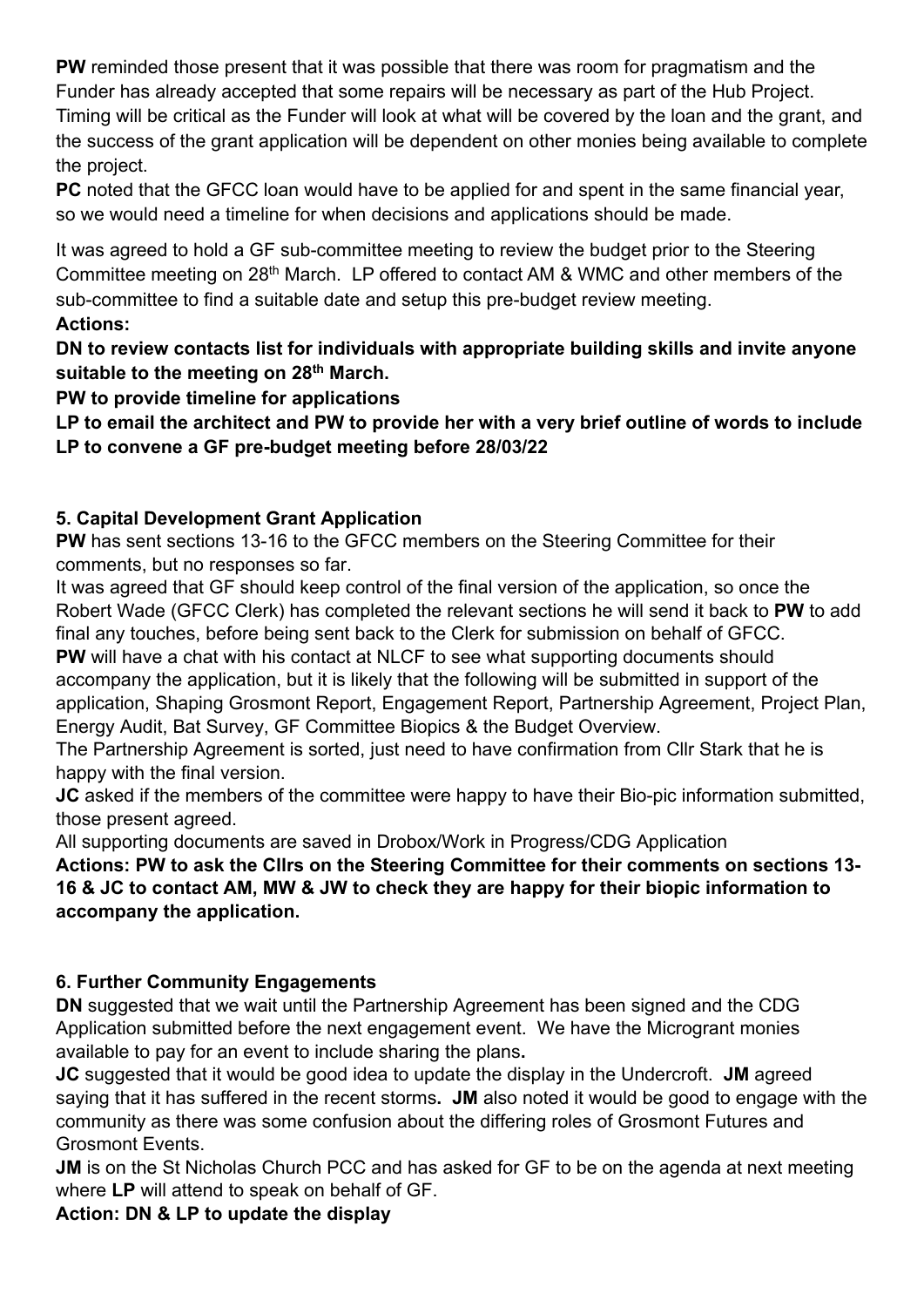#### **7. Halls Together**

**DN** stated that this network is potentially very useful, but it is still early days and developing. Once the email list is set up it will be a good source of sharing information. She attended a Greening Up Your Hall workshop on the 16<sup>th</sup> February, which was interesting and informative, all leaflets and PowerPoints are saved in Dropbox.

### **10. AOB**

**JC** informed the meeting that she had had a visit from Rachel Buckler the Conservative candidate for Crucorney ward in the Local Government elections in May. Ms Buckler showed interest in the CGH project, so **JC** forwarded her extracts from the CDG application as further information.

#### **Date of Next Meetings:**

Joint Town Hall Steering Group - 28<sup>th</sup> March 2022, venue TBC GF Committee meeting -Tuesday 15th March 2022, 6.00pm via Zoom GF Pre-budget meeting TBC

| Actions Arising to be completed by next GF meeting unless otherwise stated. |                                                                                                                                                  |                                                  |  |  |
|-----------------------------------------------------------------------------|--------------------------------------------------------------------------------------------------------------------------------------------------|--------------------------------------------------|--|--|
| Agenda item                                                                 | Further Action GF Meeting 1st February 2022                                                                                                      | <b>Responsible</b>                               |  |  |
| 4. GF CIO                                                                   | Add a copy of the CIO Certificate to the Display in the<br><b>Undercroft</b>                                                                     | <b>Lynne Potter / Debs Nevill</b>                |  |  |
| 8. Submission of<br>CDG application                                         | Awaiting response from R Wade                                                                                                                    | <b>Lynne Potter</b>                              |  |  |
| 8. Submission of<br>CDG application                                         | For discussion by full Steering Committee 28/03/22                                                                                               | <b>Steering Committee</b><br>AM, LP, PC, JC & PW |  |  |
| 8. Submission of<br>CDG application                                         | For review at full GFCC meeting 14/03/22                                                                                                         | <b>Partnership Group</b><br>AM, PC, LP, JC & PW  |  |  |
| Agenda item                                                                 | Action GF Meeting 22 <sup>nd</sup> February 2022                                                                                                 | Responsible                                      |  |  |
| Correspondence                                                              | DN to forward details of the free Carbon Literacy course to<br><b>WMC</b>                                                                        | <b>Debs Nevill</b>                               |  |  |
| 1. Finance                                                                  | Contact Lloyds and request a monthly or quarterly<br>statement.                                                                                  | <b>Oliver Huntsman</b>                           |  |  |
| 2. Steering                                                                 | Contact Cllr Stark and ask for any comments on the                                                                                               | <b>Alex Minford</b>                              |  |  |
| Committee                                                                   | Partnership Agreement.                                                                                                                           |                                                  |  |  |
| 3. Partnership<br>Agreement                                                 | Set up a policy working group                                                                                                                    | Jan Chatfield & Debs Nevill                      |  |  |
| 3. Partnership<br>Agreement                                                 | Forward Partnership Agreement to GFCC for review                                                                                                 | <b>Steering Committee</b><br>AM, PC, LP, JC & PW |  |  |
| 4. Budget Costings                                                          | Review contacts list for individuals with appropriate building<br>skills and invite anyone suitable to the meeting on 28 <sup>th</sup><br>March. | <b>Lynne Potter &amp; Debs Nevill</b>            |  |  |
| 4. Budget Costings                                                          | Provide timeline for applications                                                                                                                | <b>Peter Willis</b>                              |  |  |
| 4. Budget Costings                                                          | Provide LP with a very brief outline of words to include in<br>email to the Architect Sarah Browne                                               | <b>Peter Willis</b>                              |  |  |
| 4. Budget Costings                                                          | Email the architect including brief outline provided by PW                                                                                       | <b>Lynne Potter</b>                              |  |  |
| 4. Budget Costings                                                          | Convene a GF pre-budget meeting before 28/03/22                                                                                                  | <b>Lynne Potter</b>                              |  |  |